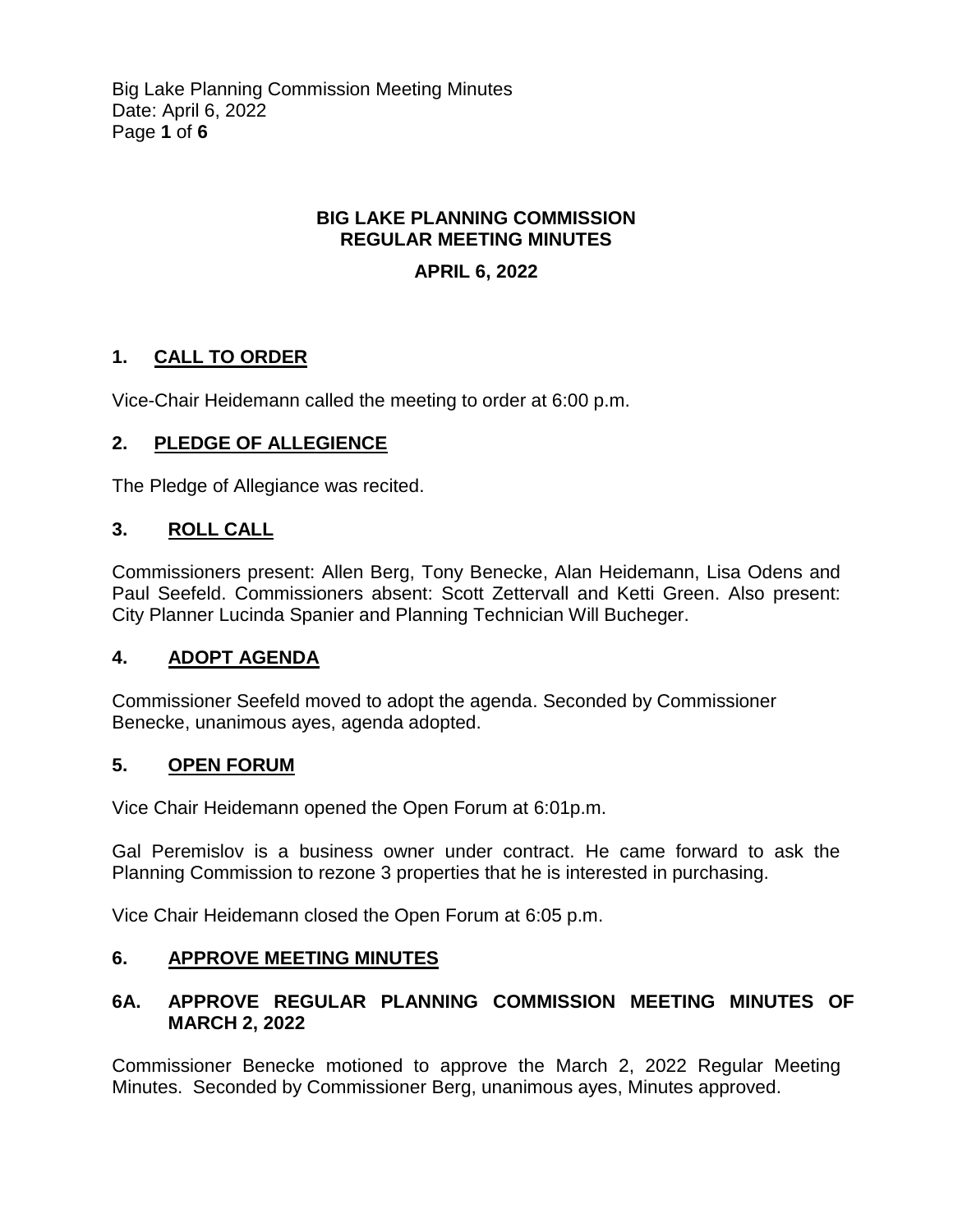Big Lake Planning Commission Meeting Minutes Date: April 6, 2022 Page **2** of **6**

### **7. BUSINESS**

### **7A. PUBLIC HEARING: REQUEST FOR VARIANCE TO ALLOW PRINCIPAL STRUCTURE ENCROACHMENT WITHIN OHWL SETBACK AT 111 JEFFERSON BLVD.**

Spanier asked the Planning Commission to hold a public hearing on the variance request to allow the principal structure located at 111 Jefferson Blvd. to encroach within the Ordinary High-Water Level (OHWL) setback. She asked the Commission to provide a recommendation to the City Council for approval, approval with conditions, or denial of the application.

Commissioner Benecke asked how they are going to protect erosion from snowmobiles in the wintertime.

Vice Chair Heidemann opened the public hearing at 6:26 p.m.

Alejandro Sanchez is a resident next to the subject property and is concerned with the runoff of water from his neighbor's property. He also would like for a wall to constructed on the east side of the deck for purposes of noise mitigation.

Korey Bannerman, applicant and property owner, stated his willingness to construct a wall and that he would be in communication with Mr. Sanchez regarding his concerns.

Gloria Vandebrake, Shoreview Townhome Board member, sent an email out to HOA members and three members responded. No negative feedback was received with regard to the variance request.

Vice Chair Heidemann closed the public hearing at 6:36p.m.

Vice Chair Heidemann expressed his support for the request and the resultant reduction in impervious surface. Commissioner Benecke asked whether the deck would feature stairs to the lawn. Bannerman replied that steps are planned to be constructed on the west end of the deck.

Commissioner Odens motioned to recommend approval of the variance request subject to conditions outlined by staff. Seconded by Commissioner Benecke, unanimous ayes, motion carried.

### **7B. PUBLIC HEARING: REQUEST FOR VARIANCE TO ALLOW CONSTRUCTION OF AN 8-FOOT FENCE AT 18576 GREEN TREE COURT**

Spanier asked the Planning Commission to hold a public hearing on the variance request to allow construction of an 8-foot fence at the property located at 18576 Green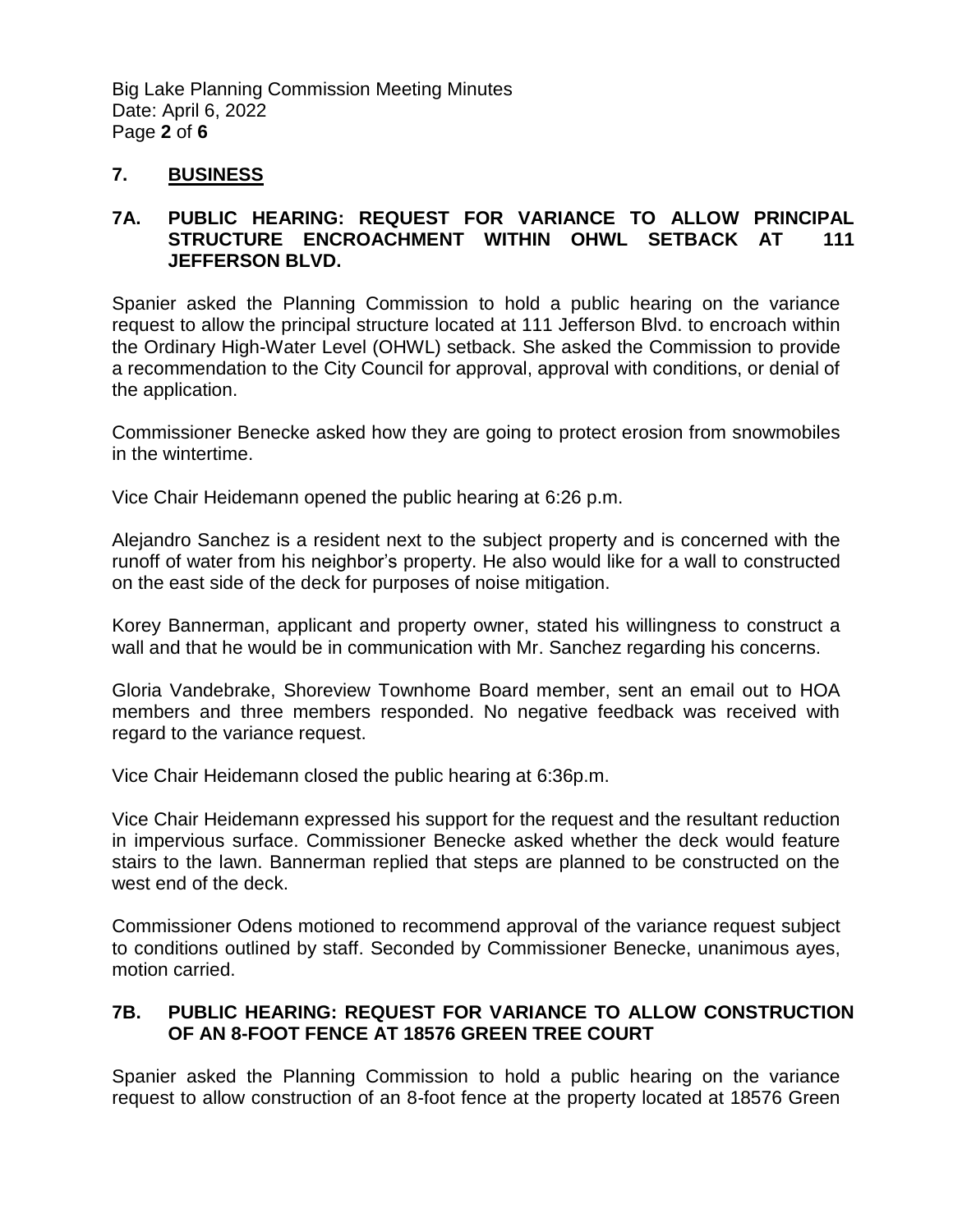Big Lake Planning Commission Meeting Minutes Date: April 6, 2022 Page **3** of **6**

Tree Court. She asked the Commission to provide a recommendation to the City Council for approval, approval with conditions, or denial of the request.

Vice Chair Heidemann opened the public hearing at 6:10 p.m.

Ms. Oku, property owner of 18576 Green Tree Court, stated that her son has jumped over a 6ft fence, and that she believes it is dangerous for him to do so. A taller fence is necessary to reduce the chance of him escaping. She also described that it would help keep her son off of neighboring property and the road.

Vice Chair Heidemann closed the public hearing at 6:12p.m.

Commissioner Berg motioned to approve the variance request subject to the conditions identified by staff in the planning report. Seconded by Commissioner Benecke, unanimous ayes, motion carried.

#### **7C. PUBLIC HEARING: DRAFT AMENDMENT TO CITY CODE SECTION 1030.08 (PARKING PADS)**

Spanier asked the Commission to hold a public hearing and consider input received on a proposed Zoning Ordinance amendment to City Code Section 1030.08 (Parking Pads). She asked the Commission to provide a recommendation to the City Council on the proposed amendment.

Vice Chair Heidemann opened the public hearing at 6:46p.m. No one came forward for comment. Vice Chair Heidemann closed the public hearing at 6:46p.m.

Vice Chair Heidemann directed staff to research neighboring communities. Commissioner Odens stated that she doesn't see the City enforcing the current ordinance and that she believes residents have the expectation that they can store their campers, etc, on their property/parking pad.

Commissioner Seefeld asked what the definition of a parking pad is.

Spanier explained that parking pads are for vehicle parking and are permitted in the side and rear yard of residential properties. In the side yard, the expectation is that the parking pad is constructed with gravel, asphalt or concrete. In the rear yard, grass is acceptable.

Spanier asked what the consensus for the ordinance is. She would like to expand this ordinance. Commissioner Berg stated the he feels the Planning Commission would like to expand the ordinance to allow for more than just vehicle storage on parking pads.

Spanier indicated she would bring the ordinance back for further discussion based on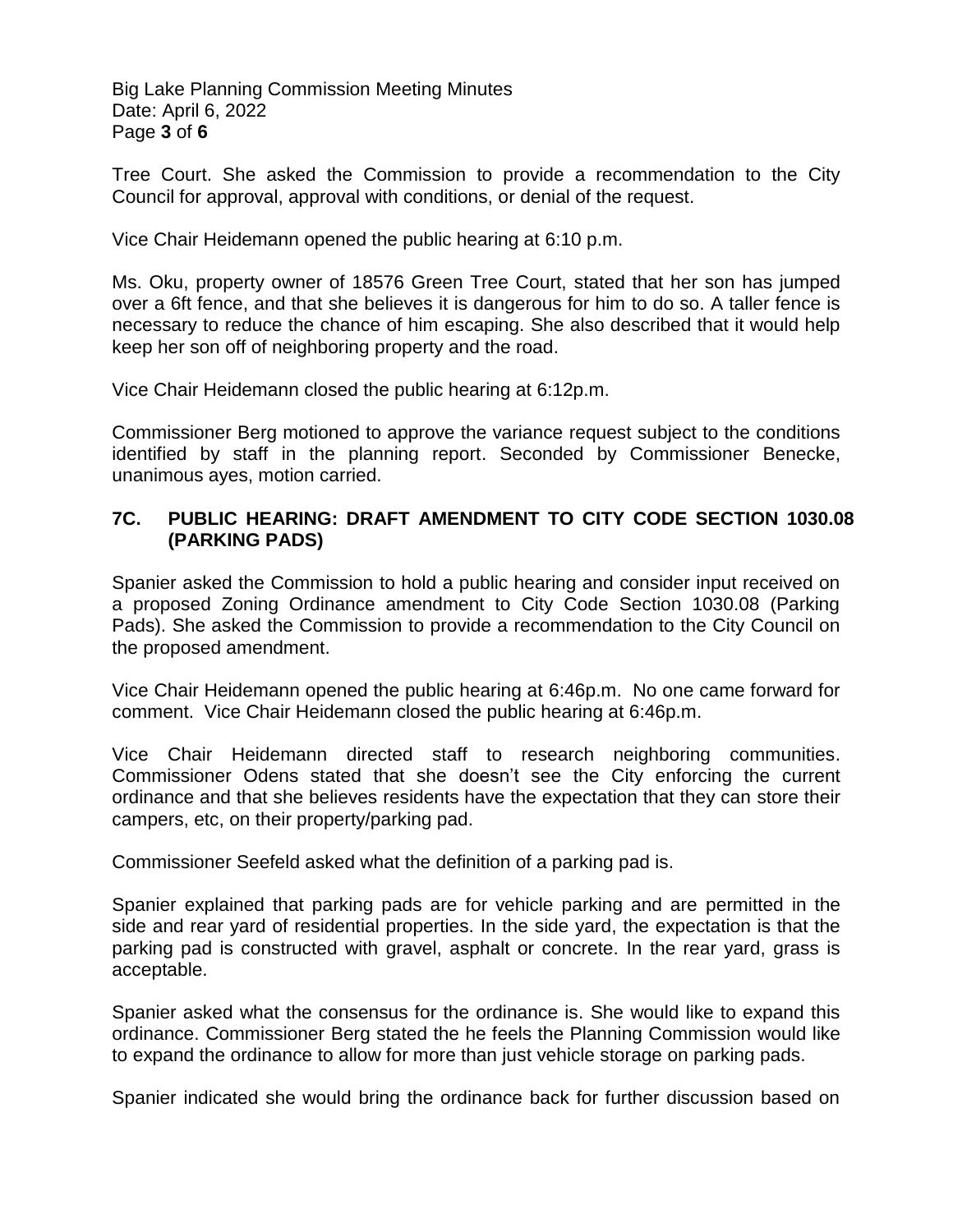Big Lake Planning Commission Meeting Minutes Date: April 6, 2022 Page **4** of **6**

the direction provided by the Commission.

### **7D. PUBLIC HEARING: DRAFT AMENDMENT TO CITY CODE SECTION 1027.04, SUBD. 3, 3, B (BUFFER YARD SCREENING)**

Spanier asked the Commission to hold a public hearing and consider input received on the draft Zoning Ordinance amendment to City Code Section 1027.04, Subd. 3, 3, b (Buffer Yard Screening). She asked the Commission to provide a formal recommendation to the City Council on the proposed amendment.

Vice Chair Heidemann opened the public hearing at 6:57 p.m. No one came forward for comment. Vice Chair Heidemann closed the public hearing at 6:57 p.m.

No comments.

Commissioner Odes motioned to recommend approval of the amendment to the city code as written. Seconded by Commissioner Benecke, unanimous ayes, motion carried.

### **7E. PUD CONCEPT PLAN REVIEW FOR AEON BIG LAKE STATION SENIOR LIVING**

Spanier asked the Commission to give an informal review and comment regarding the project's acceptability in relation to the Comprehensive Plan and development regulations and to advise the City Council as they review the concept plan.

Commissioner Seefeld asked if it will be used for senior residents. Stephanie Carp, applicant, stated that it will be for 55+ residents. Commissioner Seefeld asked about housing homeless in the building. Carp stated there will be 74 units all together and 10 units will be used for formerly homeless seniors. The homeless will be brought through with a service provider.

Vice Chair Heidemann asked if their level 2 layout same as level 3 and 4 for the building. Carp answered yes, they are the same- there are a total of 61 one bedroom units and 13 two bedroom units. Vice-Chair Heidemann noted there will be more parking spots than residences, which he is comfortable with.

Commissioner Odens stated that she does not have a problem with the height of the building.

Commissioner Benecke stated that he likes that the City of Big Lake Fire Department has the capability to serve a building of this height.

Commissioner Seefeld asked when we could see completion. Spanier answered that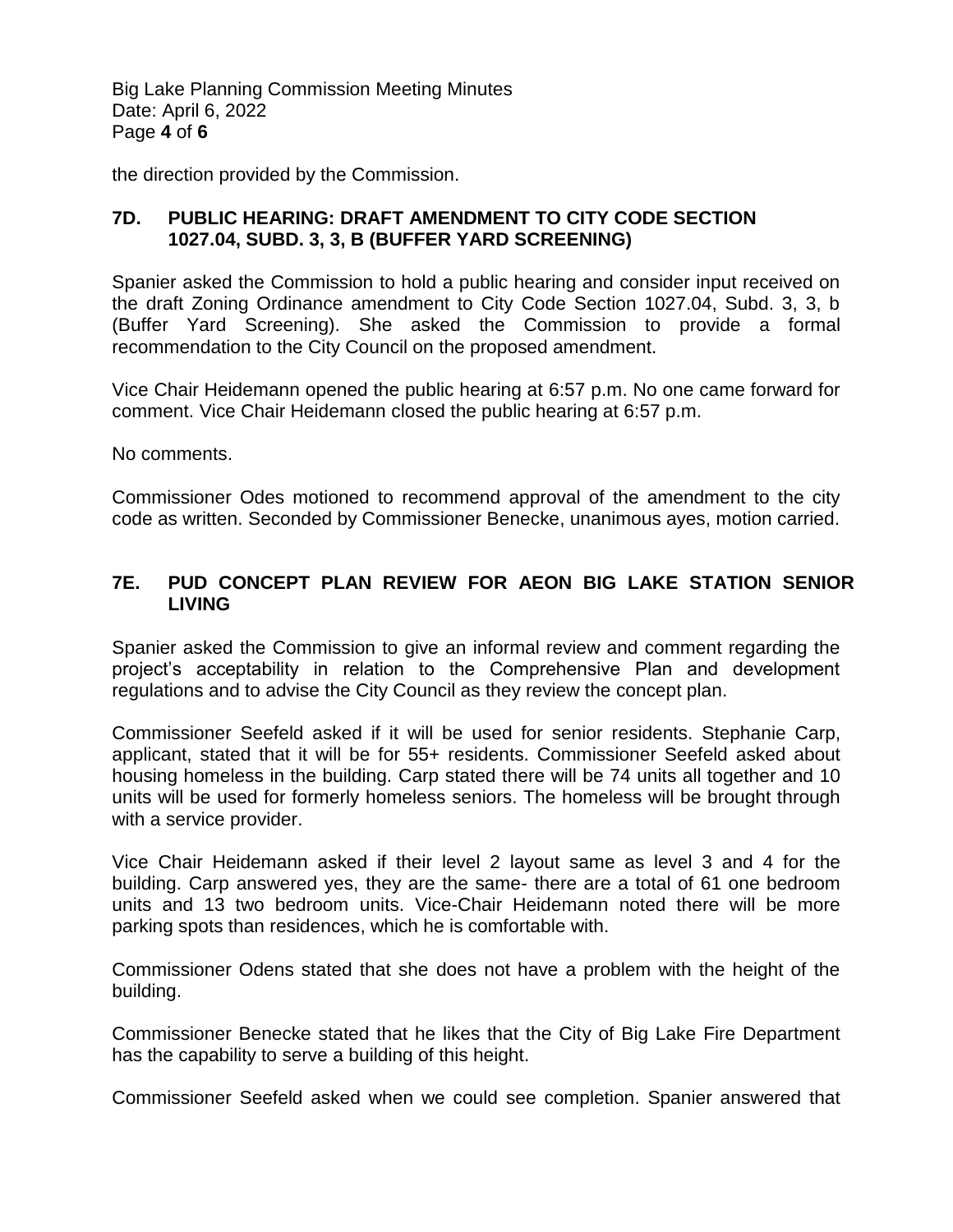Big Lake Planning Commission Meeting Minutes Date: April 6, 2022 Page **5** of **6**

this PUD process is a three-part process and that we are in the initial phase currently. Carp stated she would like to break ground in the fall, though with high costs of building materials they are penciling that for right now.

Commissioner Benecke asked if there will funding coming from the state. He also wanted to know if the state is subsidizing the project. Carp stated that funding is coming from a housing infrastructure bond and through investors.

Commissioner Odens asked what is the rent will cost. Carp replied that it will range between \$700-\$1100 and that there will also be income restrictions and limits on residents as well.

# **7F. PLANNING COMMISSION STRATEGIC PLAN REVISIONS**

Spanier asked the Commission to review the revised Planning Commission Strategic Plan and direct staff to make additional revisions or finalize and publish on the City Website. No changes were requested.

# **7G. COMMUNITY DEVELOPMENT DEPARTMENT UPDATE**

Spanier discussed the status of various projects within Community Development. This update included Housing, Commercial and Industrial, BLEDA, Planning and Zoning, Building, and Recreation and Communication.

# **8. PLANNER'S REPORT**

Spanier then stated that she received the following applications, a request to amend the General Business zoning district to allow towing operations, and a residential concept plan from JP Brooks. Spanier indicated the City received a final plat and final plan PUD for Prairie Meadows 3<sup>rd</sup> Addition.

Spanier reminded commissioners that they are now moving toward having 2 meetings a month. She introduced a new member to the community development team, Will Bucheger, Planning Technician. Spanier informed the commission of the departure of the City Administrator and that Hanna Klimmek will be serving as the Interim Administrator.

Commissioner Benecke asked the status with Norland trucking. Spanier stated that she has not heard from them, however there is a ribbon cutting scheduled for the commencement of the public improvements for Big Lake Marketplace 9<sup>th</sup> Addition.

# **9. COMMISSIONERS' REPORTS**

Commissioner Seefeld stated that the City Council went over the EAW for Prairie